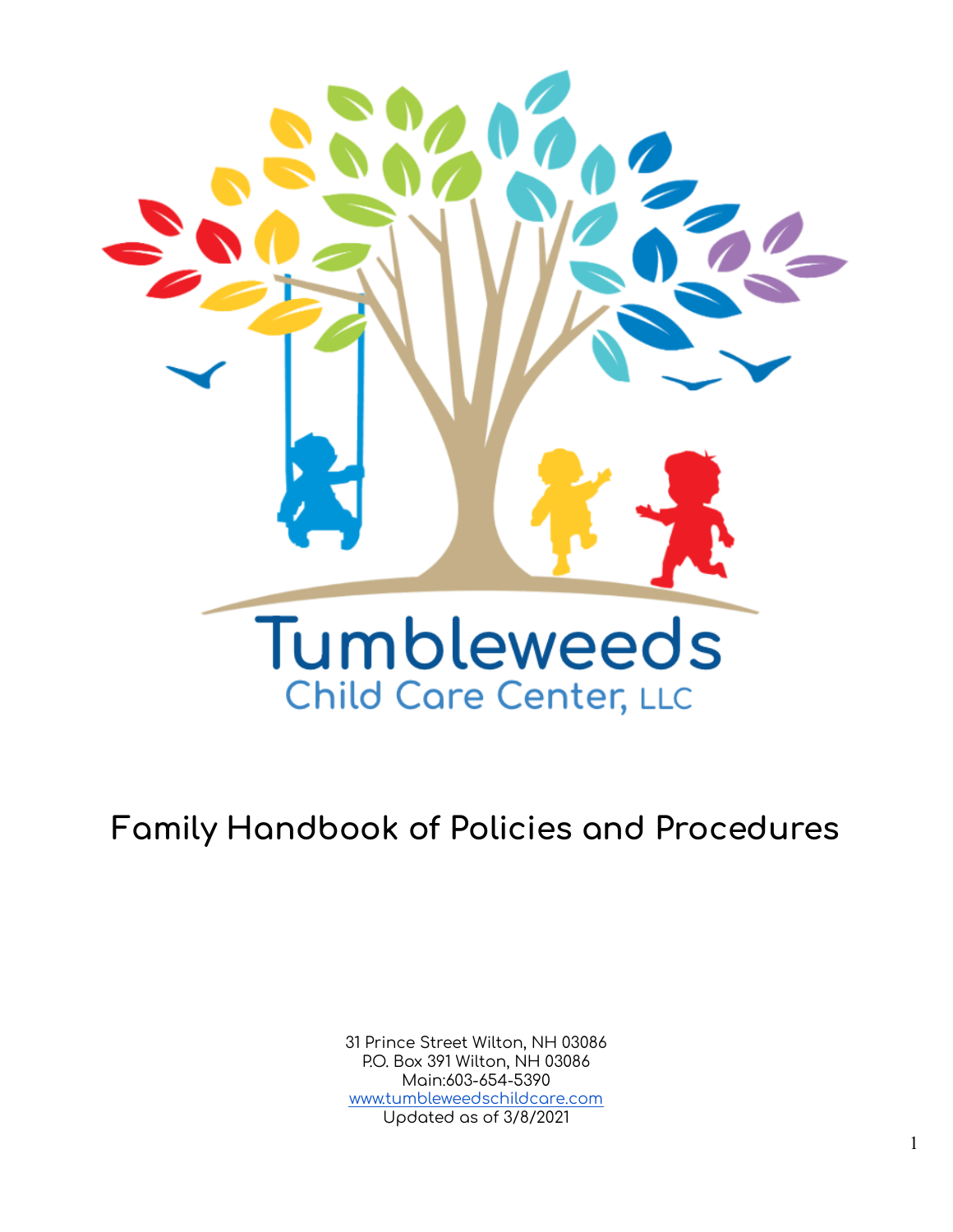# **Welcome to Tumbleweeds Child Care Center, LLC**

The early childhood years are a very special time in your child's development. Great changes occur in this relatively short period of time as children learn to communicate, increase their intellectual awareness, and make great physical strides. In recognition of the crucial importance of these years, Tumbleweeds Child Care Center, LLC has created a program tailored to meet the needs of your child at each stage of development.

The educational goal of Tumbleweeds Child Care Center, LLC is to utilize fun and creativity and to foster a love of learning. We challenge our students by promoting inquiry and discovery through exploring the world around them. This instills a sense of confidence in their ability to master new situations and tasks through reasoning. Your child will be exposed to a variety of teaching methods so that they will be able to enter elementary school with a sense of ease. Our teachers are professionals who are trained in the early childhood field and they understand that young children learn best through play, when they are in a safe and nurturing environment.

One of our priorities is open communication with the families of the children in our care. We will work together so that your child can receive the learning experience he/she needs and deserves. Keeping this in mind, we would like to take this opportunity to share a few thoughts with you.

\* If your child is new to a preschool environment, or if this is a new school for him/her, you should expect a period of adjustment. Some children may cry on their first day while others experience a delay of their emotions, possibly two to three days. Your family can make this adjustment easier by discussing all the positive and fun aspects of school with him/her.

\* On your child's first day of school, the teacher will welcome you when you arrive. Settle your little one with a smile, a cheerful kiss goodbye and reassuring words. The teacher will assist your family at this point. Feel free to call during the day to check on your little one at any time. If, at any time, you feel the adjustment period is protracted, please discuss this with us. We will be happy to schedule a time to meet with you to make the transition as smooth as possible.

\* Tumbleweeds Child Care Center, LLC has a Wellness Policy that we enforce to provide a healthy learning environment for all the children in our center. We ask that you abide by this Policy to keep the children's environment as healthy as possible. If your child is ill, please keep him/her home for the day. Please notify us by 9:00 am when your child will be unable to attend.

\* Please keep us informed of anything that may affect your little one's behavior, sleep habits or eating schedule. We want to do all that we can to make him/her happy and comfortable!

Best regards,

**Alyssa Lavoie (Owner) & Stacy Gardner (Center Director)**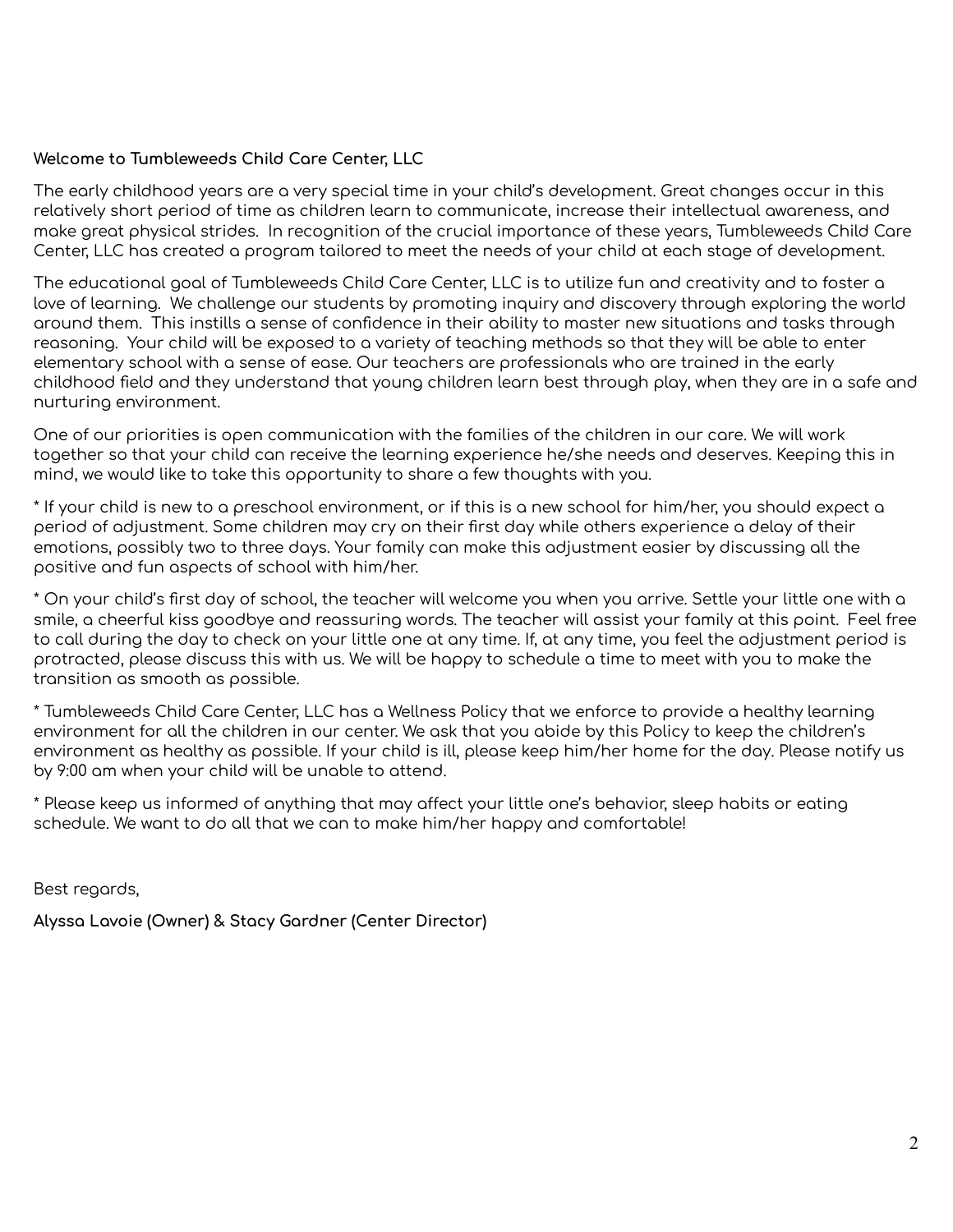Tumbleweeds Child Care Center, LLC provides a full range of child care services to children in infancy through school age. We take the responsibility of caring for your children seriously. We work to nurture their emotional, cognitive, and physical development. Our staff and teachers are committed to partnering with parents to encourage a child's growth, while instilling the knowledge and love of learning.

We currently offer child care and preschool services, as well as after school care and summer camps. Our curriculum focuses on early childhood brain development through play based activities with tools and programs to encourage cognitive development in children. Each of our classrooms provides kids with a clean, healthy, and safe environment, where they are encouraged to create, build confidence, and explore. We are proud to have a team of loving teachers who feel called to teach young children.

#### **Waiting List**

Admittance to our center is in high demand. If our classrooms are at capacity, you may place your child on our waiting list, and as soon as an opening becomes available, you will be contacted. Siblings of current students will be given priority. To be placed on the list, simply fill in the Letter of Intent located at the last page of this handbook or at our website www.tumbleweedschildcare.com. When enrollment is offered to an applicant, we require a decision within 48 hours, and enrollment must begin within two weeks. If enrollment is not accepted, the applicant will be removed from the waiting list. If at a later date it is decided that the child should be put back on the waiting list, a new Letter of Intent must be completed and the applicant will be placed on the waiting list based on the date recorded on this new form.

#### **Mission and Vision**

We, at Tumbleweeds Child Care Center welcome all children into our program. We believe in the value and uniqueness of each child we serve. We believe in a community of families and teachers working together to provide a high quality, safe, stimulating and positive environment that enhances and fosters the physical, emotional, cognitive, creative and social development of each individual child, through play-based learning and discovery. We provide opportunities for each child to learn, participate and to truly fit in. Our teachers consider the needs of all children when planning, implementing and evaluating the program.

#### **Philosophy**

Tumbleweeds strives to provide a top quality early childhood education to the children of this great community with caring and compassionate teachers, filled with love and creativity. We believe that early childhood experiences are crucial in the development of our youth, and that they are one of the most important resources of our future. Each teacher strives to offer an environment that is high in quality that stimulates the child's senses, creativity and imagination, to meet the needs of the total development of each child. Our program is designed to help children develop habits of observation, questioning and listening while building a positive self-esteem and respect for themselves and others. Our teachers are partners with our parents working to meet the needs of both the children and their families.

#### **Communication**

Good communication between parent and provider is essential to any child care program. When a new family joins our class, it is imperative we communicate openly about any concerns or questions that may arise, as well as share a similar child care philosophy. We welcome questions, feedback, or discussions of any kind that are oriented towards a positive outcome for your child(ren). Sensitive issues will be discussed in private.

To further facilitate communication between parent and provider, Tumbleweeds uses Kinderlime to explain some of the activities and happenings within our classroom, the current curriculum topics, upcoming events, closures, or any other pertinent, fun information that may be of interest to our families.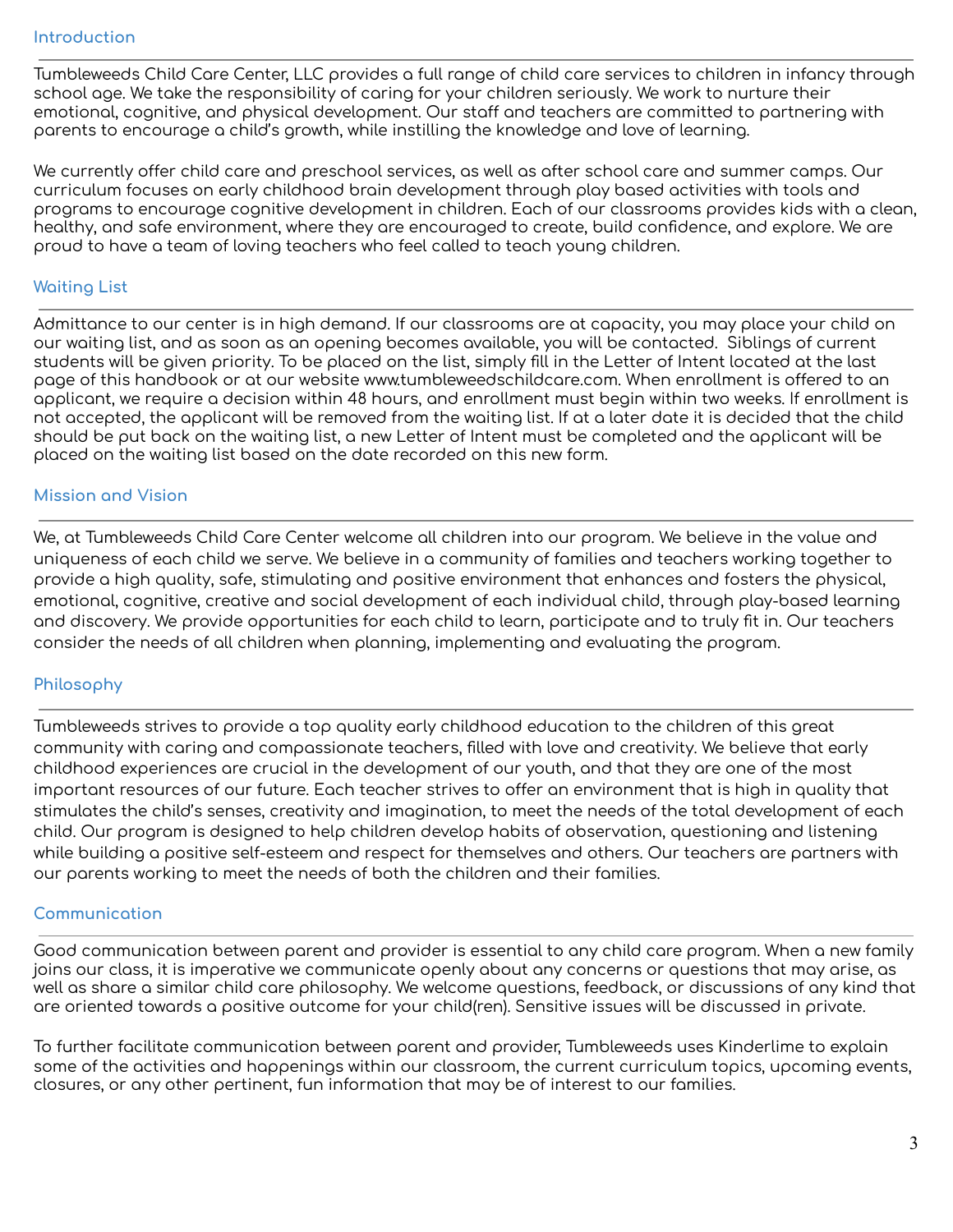#### **Enrollment Policy**

There are several forms that we must have completed and in our possession before we can assume the responsibility of caring for your child. NO EXCEPTIONS. This is required by the state and if children's files are incomplete, it can cause us to lose our license. All forms must be updated every year, sometimes sooner, according to need. The forms are as follows:

- Signed Enrollment & Parent Contract
- Child Care Registration and Emergency Information Form
- Child's Health Record (will need to be filled out by a physician)
- Sunscreen/Field trip Permission Slip
- Media Use Form
- Allergy Plan & Forms if applicable
- Immunization Records

You are required to keep the center informed of any change in addresses, telephone numbers, and other pertinent information listed on any/all of the above forms. If you have any questions regarding the completion of these forms, please feel free to ask.

#### **Withdrawl**

Two weeks written notice is required for withdrawing, for any reason. If the required two weeks is not given, parents will still be charged for that period, even if their child does not attend.

#### **Transitions**

Children grow so fast and before you know they are ready to move to the next classroom. Transition to the next classroom is generally done in September center-wide. Occasionally it may make sense to transition a child to the next classroom mid-year. The staff will discuss the transition with the parents prior to any transition changes being made.

#### **Attendance Policy**

Tuition is based on a 52 week calendar for regular care and a 10 month calendar for AM preschool/pre-k only care, with both being paid weekly. Your spot allows you to attend 5 days per week. We do not offer discounted tuition for attending less than 5 days per week.

A parent should notify the center by 9:00AM whenever a child will not be attending on a scheduled day. You may notify us with a call or by sending a message through ProCare. Teachers attempt to wait until everyone has arrived to start their activities, so timely notification is appreciated. We also ask that you let us know if your child is ill, enabling our staff to track any illness, which may occur at the center.

## **Tuition Payment Policy**

Your specific rates will be outlined in your Registration & Parent Contract. Tuition payments are due every Friday for the following week of service. We do not credit for vacations, absences, center closings, holidays, children's illness, inclement weather, pandemic, emergency closures that cause a safety hazard or licensing violation or acts of God. The weekly rate is a flat fee and is due each week. Payment may be in the form of cash, check (**please make check payable to:** Tumbleweeds Child Care Center), or through ProCare via ACH or credit card. A late fee of \$25 will be charged to the account if tuition is not paid in full by 12pm on the Tuesday following the due date.

**NSF CHECKS** If a check is returned for non-sufficient funds, you will be required to pay all fees that are incurred as a result of the returned check and subject to a \$35.00 service charge. Childcare services will be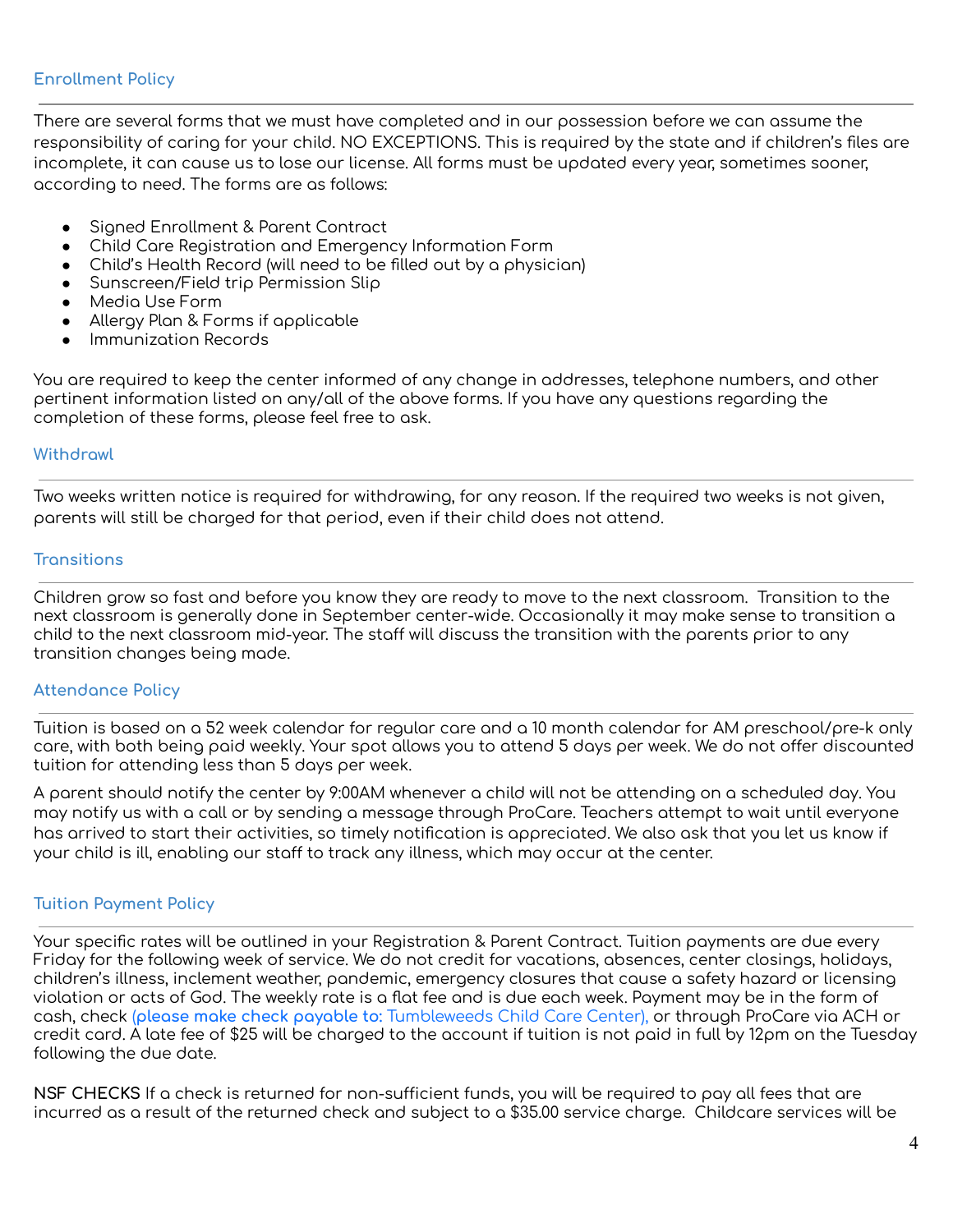immediately halted until full payment of tuition and NSF charges has been made, in CASH. In addition, we will only accept cash or credit card payment from that point forward.

#### **Registration Fee/Late Fees**

A deposit of two week's tuition is required when you register your child, which will be applied to your child's first two weeks of enrollment. A two week written notice is required to terminate service. Therefore, this deposit will be forfeited if you choose not to begin with Tumbleweeds Child Care, LLC. This contract may be terminated at any time, for any reason by either party with a proper two week written notice.

A late fee equal to \$1 per child per minute past 5:30pm will be charged. Late fees will be added to your account and must be paid with the following week's tuition. This will be strictly enforced, and habitual tardiness may result in termination of services. If a parent or other pre-authorized person cannot be reached after closing and your child remains at our center longer than 30 minutes past closing, the local county department of Social Services or police will be called. During this time, we will provide appropriate activities and snacks for your child.

#### **Hours of Operation**

Normal hours of operation are Monday through Friday from 6:30a.m. – 5:30p.m.

We maintain an open door policy for parents during business hours. This means that parents are always welcome to call or drop in to see their children. We would appreciate you taking into consideration our schedule when dropping in or calling, and remember that visitors usually cause children to react in an excited manner.

SNOW DAYS & DELAYED OPENINGS: To ensure the safety of our teachers, Tumbleweeds will open at 7:30am instead of 6:30am on mornings that the Wilton/Lyndeborough SAU calls a snow day or delayed opening due to weather. If there is a closure or delayed opening, a note will be sent via ProCare.

#### **Drop-off/Pick-up Policy**

It is normal for some children to have difficulty separating from parents, or cry when dropping off. Please make your drop off brief as the longer you prolong the departure, the harder it gets. A smile, cheerful good-bye kiss, and a reassuring word that you will be back is all that is needed. In our experience, children are nearly always quick to get involved in play or activities as soon as parents are gone.

Upon arrival each morning, children must be signed into the ProCare app. Children are to be escorted to their designated classroom or area and transferred to the supervising staff member. The staff will do everything that they can to assist in a smooth transition.

When picking up children at the end of the day, parents must sign their children out using the ProCare app.

Sign-in/out attendance is reviewed by the state licensing personnel and is used to determine staffing requirements. Once a child is removed from the supervising staff member it becomes the responsibility of the person picking up the child to provide supervision. **Please guide your child safely in the parking lot**.

We will only release the child to his/her parents, or someone else on the list of people who are authorized to pick up your child. If the person is NOT on that list, we MUST have written permission to release your child the day before. Please inform emergency contacts, or people designated to pick up your child, that if the staff does not know them, then we will need to ask for identification at the time of pick-up in order to release the child. We will NOT release the child without proper identification. We do not mean to offend anyone, but we take the safety of our children extremely seriously.

Should an unauthorized individual arrive to pick up a child, a parent or emergency contact will be immediately notified by phone. If the Director is unable to contact a parent or emergency contact, the child will not be released. Should a person become uncooperative with the center's policy regarding the release of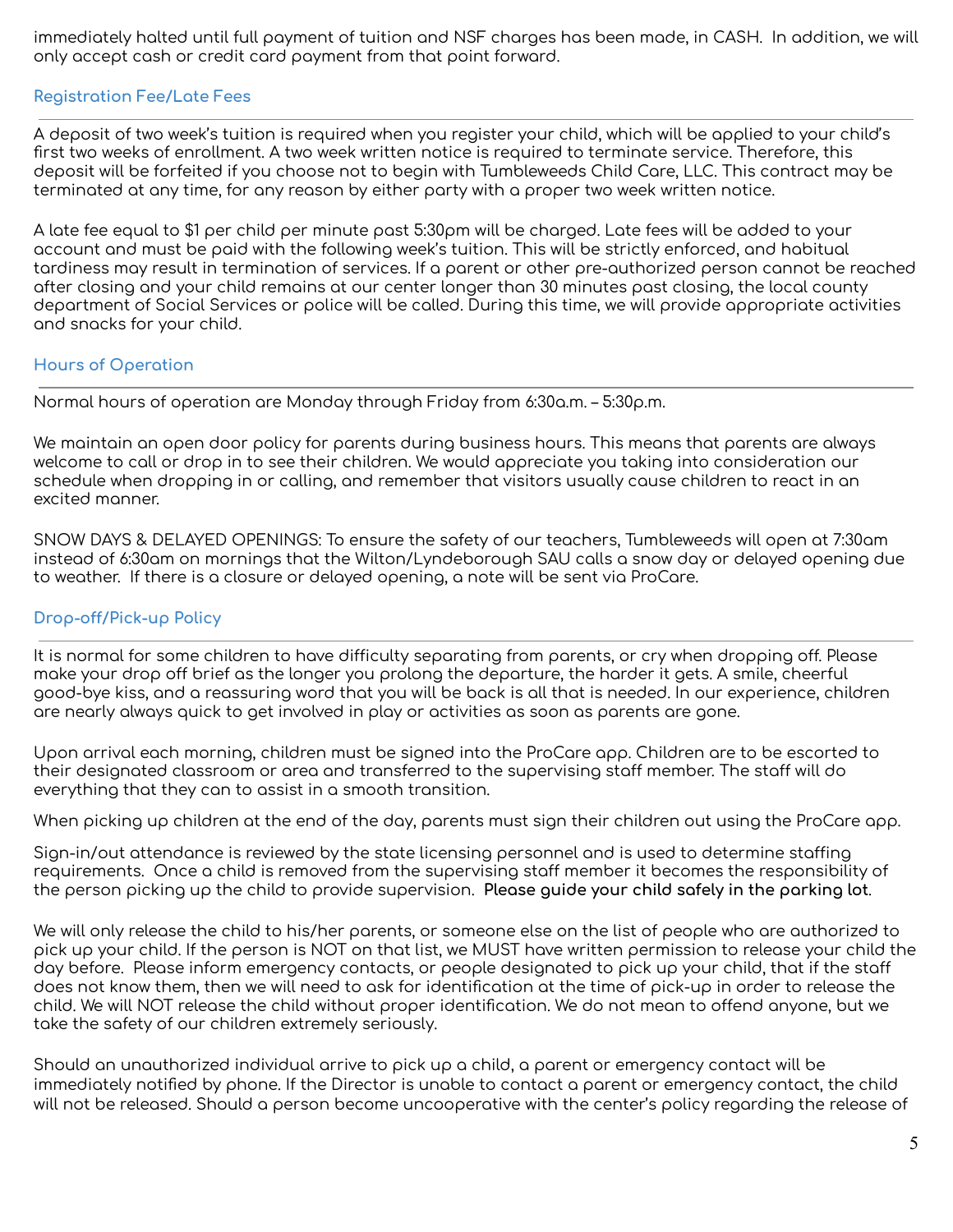the child, the local police will be notified. Tumbleweeds Child Care Center, LLC will not release a child to any parent, relative or other authorized adult who appears to be impaired using drugs or alcohol. In this event, a parent or emergency contact will be called.

#### **Parent Access**

A Parent of a child enrolled in Tumbleweeds Child Care, LLC, shall be permitted free access, without prior notice, throughout the center whenever the child is in attendance. In cases where Family Court or other legal entities have established visitation or custody rights, a copy of the orders must be provided to Tumbleweeds Child Care, LLC. The orders of the court will be strictly followed. We cannot go against a court order even if the parents want us to.

# **Closed Days**

The following is a list of the days that Tumbleweeds will be closed each year:

- New Year's Eve
- New Year's Day
- Memorial Day
- Independence Day
- Teacher Workshop Day (end of August)
- Columbus Day
- Labor Day
- Thanksgiving Day & the day after
- Christmas Eve
- Christmas Day

# **Clothing and Attire**

Children should arrive dressed for play. We like to have fun! Having fun involves outdoor play and lots of messy activities, so make sure that your child is dressed appropriately. Please do not dress your child in nice clothing and expect them to be spotless when you arrive to pick them up. Clothing should be comfortable and seasonally appropriate for outdoor play. Make sure to include hats, mittens, boots and coats for cold weather. You will be expected to provide an extra change of clothing for your child. Accidents will happen, and it is always helpful that when they do, there is clothing that we can change your child into. **Children must wear sneakers or closed toed shoes.** Jellies, sandals and dress shoes are uncomfortable and dangerous for an active child, as they are slippery and do not provide the support necessary for running, jumping and climbing.

## **Personal Belongings**

Little ones have a difficult time sharing with others. For this reason, we ask that toys from home stay at home. We offer many different toy options for all our children within their classrooms. Our preschool program children are allowed to bring a toy from home on show & tell days only. Please do not bring any toys with small parts that may cause a choking hazard. We are not responsible for any loss or breakage of personal items. Please be sure all personal items are clearly marked with the child's name.

## **Supplies**

Families are responsible for supplying diapers, wipes, a full change of clothing (including socks and underwear) appropriate for the weather, and any other supplies that your child may need. You may bring a sleeve of diapers to be stored here and we will let you know when your supply runs low. Soiled clothing will be sent home and a clean change of clothes should be brought back the next day. We will request certain items for different times of the year, such as boots or snowsuits. **All items need to be labeled with your child's name**. You must maintain these items at all times. Please keep in mind that if you do not bring a needed item, it may prevent all of the children from going outside.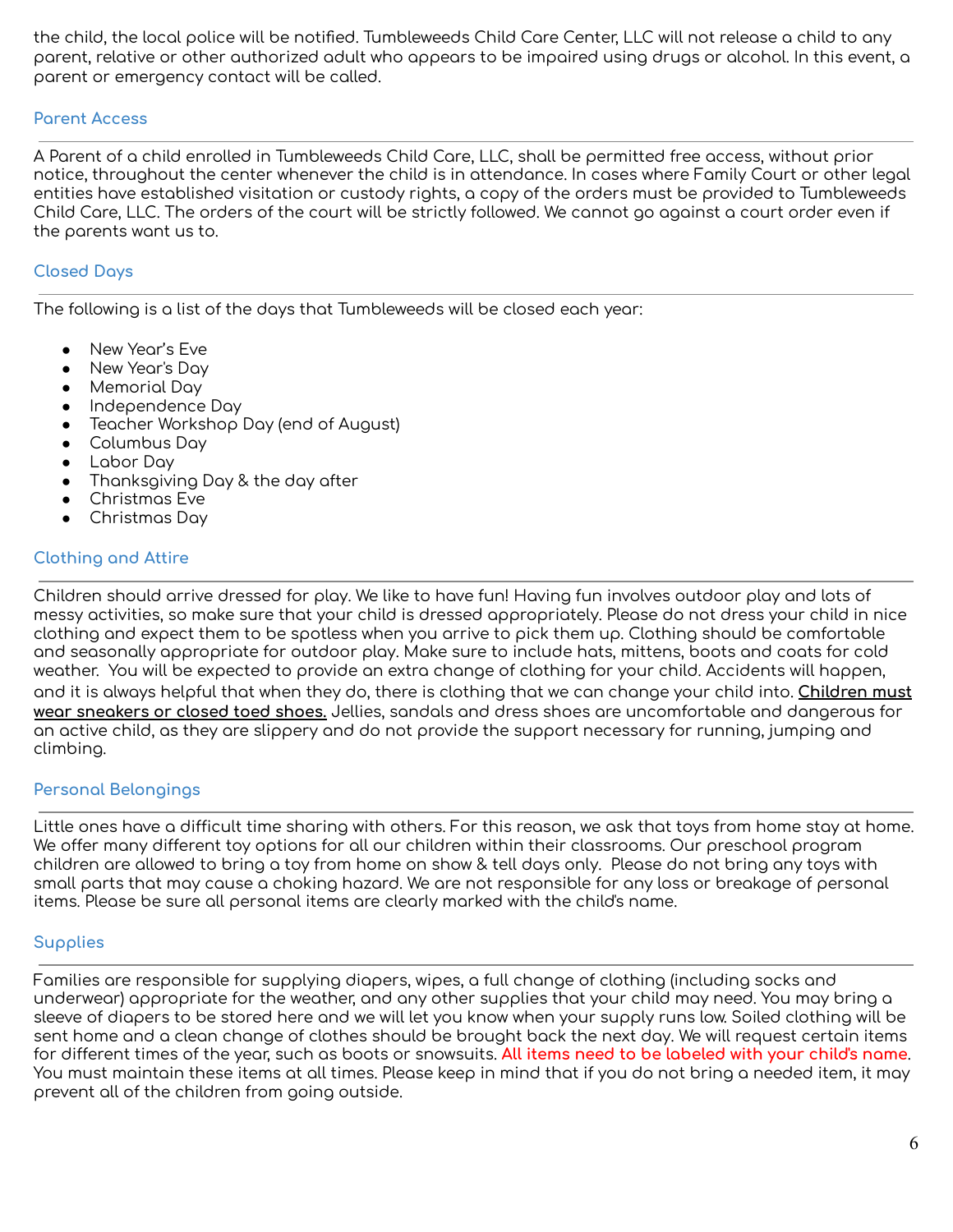Young children enjoy a structured schedule that allows for flexibility. A schedule helps the day to flow more smoothly, allow the children to anticipate coming events, and aids in achieving a variety of goals. We will adhere to our written schedule (see Daily Schedule in classroom welcome packet) to the best of our ability, keeping in mind that anything can happen when children are involved. There will be times when we have to make adjustments to the schedule. We appreciate families considering our schedule when picking up or dropping off their children. It is better if arrivals and departures do not occur during quiet time, but when they do, please take note of the fact that children may be sleeping. Come and go as quietly and quickly as possible. Children who arrive during quiet time will be expected to rest or play quietly until the rest period is over.

# **Snack & Lunch**

Our daily schedules include an A.M. snack, lunch and P.M. snack. Please send a lunch box with an ice pack if necessary containing your child's snacks and lunch.

Please be sure your snack and lunch choices are appropriately prepared prior to sending in each day. This means food should be pre-cut to an age appropriate size and ready to eat. For children under 3 years old, please refer to the snack/lunch handout in the new enrollment packet. Hot lunches are allowed and we are happy to heat items up, but please send in items that are pre-cooked and just need quick heating in the microwave. For example: mac n cheese is acceptable as long as it is cooked/prepared and just needs to be heated. We do not accept the microwaveable mac n cheese cups that need to be made.

Your classroom welcome packet provides more detailed information regarding snacks and lunches specific to that age group/classroom. Please be sure to speak with your child's teacher if you have any questions or concerns.

# **Toilet Training**

Toilet training is one of the many developmental children acquire between the ages of 2 and 4. As a developmental skill, it must be reached in a child's own time.

Our program has been designed and scheduled to provide ample opportunities to foster this skill. While focus remains on this developmental milestone, academic activities for older 2s and young 3s are presented and reinforced daily. Together we can begin this process when your child shows signs of readiness:

- Language skills, the ability to say "potty" or some other term which indicated that your child needs to use the toilet
- An interest in staying dry or clean
- Self-help skills, the ability to dress and undress themselves
- Staying dry for longer periods of time throughout the day.

• During this process, diapers should be replaced by pull-ups, and then by regular underwear once success with pull-ups is achieved. As accidents are inevitable, a large supply of pull-ups and extra clothing should be on hand.

It is not a good idea to dress your child in overalls, pants with difficult fasteners or \*onesies\*. This will be frustrating for your child. Your child's readiness is something we can discuss because consistency between your home and school will be very important. This is a special time for your child, a sign that he/she is growing up. Toilet training should be a good experience; punishments for accidents are very inappropriate. Tumbleweeds Child Care Center, LLC staff uses positive feedback and routines to encourage children during toilet training time. Successes are praised and accidents are addressed calmly and appropriately.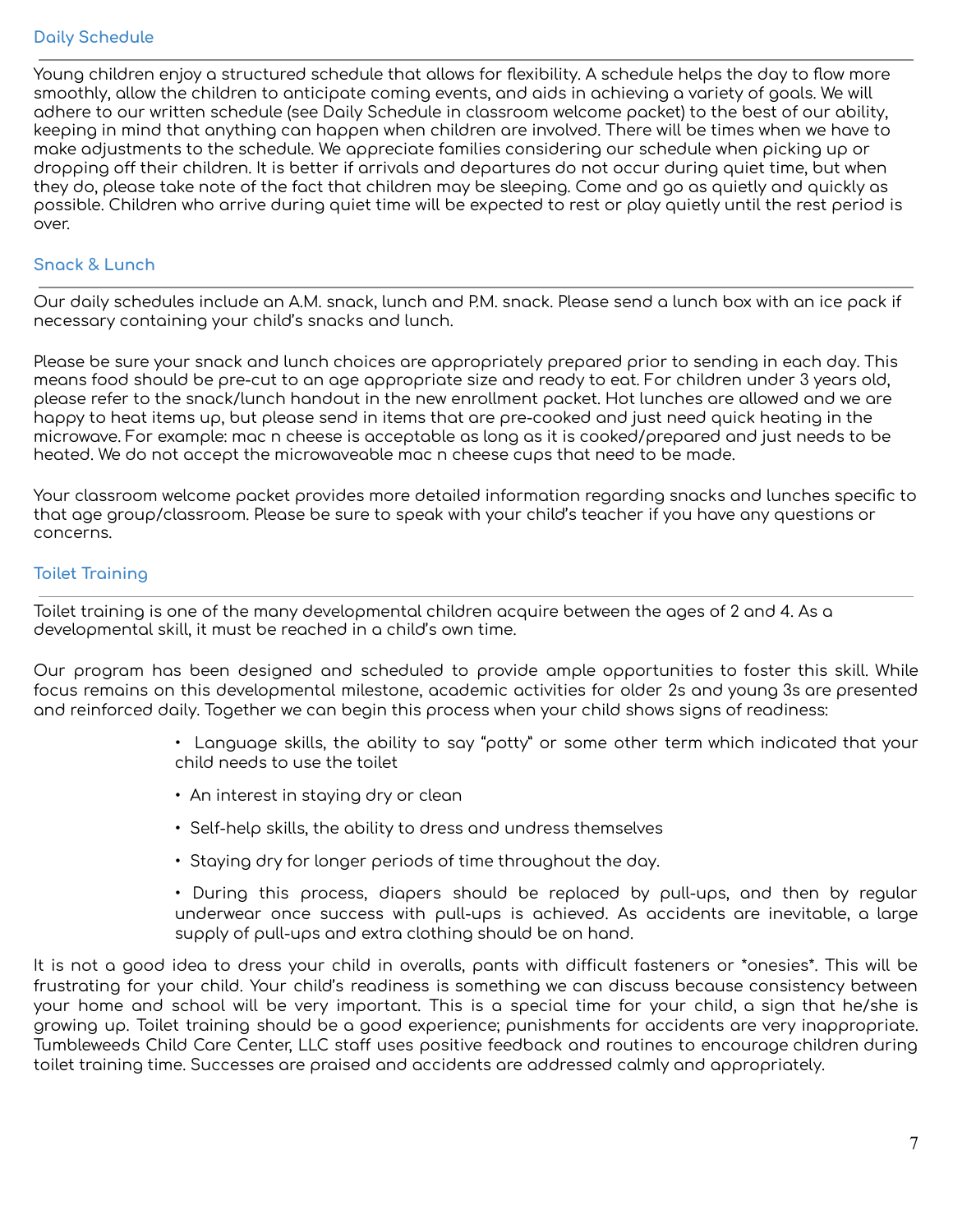We ask that you begin toilet training at home during a weekend or vacation after which, we will follow through and encourage your child here. When a child is ready, the process should go pretty quickly. The child must be kept in pull-ups. Please keep in mind that the activity level here can distract your child from responding to an urge to use the potty, more so than at your home. Therefore, we will continue to use pull-ups until your child can and will announce that he/she must use the bathroom (not just at home, but here, as well) and can control his/her bladder and bowels for a few minutes beyond that announcement.

Your child's readiness is something we can discuss because consistency between our homes will be very important. This is a special time for your child, a sign that he/she is growing up. Toilet training should be a good experience.

# **Naps/Quiet Time**

There will be a designated nap/rest time each day (see Daily Schedule). All children must either nap or rest quietly during this period. Quiet music is played, the lights are dimmed, and it is a period of relaxation for both nappers and non-nappers. Those children who do not fall asleep during the initial quiet time are given the opportunity to select quiet activities such as books or puzzles to occupy themselves, on their mats, while their classmates rest.

Although we make every effort to meet each child's individual rest needs, it is difficult to guarantee a specific length of nap time, or wake-up time, as a child's rest needs vary with activity level, sleep patterns the night before, etc. It is equally difficult, and in opposition to our child-centered program, to keep a child awake/wake them early if he/she wants to rest.

Infants will rest on an individual schedule of time and length. Infants will be placed in the crib lying on their backs, unless a medical reason supported by a physician's note states otherwise.

Pacifiers will only be offered to the upstairs children during nap/rest time.

## **No Shoes/Indoor Shoe Policy**

Our children often play on the floor. In an effort to keep the center clean and minimize exposure to germs, we do not allow street shoes to be worn in the center. Children must wear slippers, socks or indoor shoes in the building. Please keep in mind that we practice fire drills monthly, and we do not stop to put our regular shoes on during our fire drills.

## **Indoor/Outdoor Play**

Indoor play: We provide a variety of age-appropriate toys for indoor play. Although the toys are categorized in centers, during free play time we believe it is an important part of your child's learning to explore outside the confinements of structured areas. Dolls may ride on trains, or Legos built into race tracks need cars to drive on it. Limiting imagination only stifles creativity, and we believe this to be a fundamental part of your child's education. After play time, all toys will return to their designated areas. These activities help promote good health in our children. We try to instill a love for physical movement early on, so that they carry it with them into adulthood.

Outdoor play: We will play outdoors everyday that weather permits. We have a wonderful play area, equipped with climbers, sandbox, etc.. We also have sidewalk chalk, paintbrushes and other tactile toys making outdoor time an enjoyable event for your child. Other outdoor activities will include walks within the neighborhood and water play (sprinkler and small pool during summer). When weather does not permit outdoor play, great lengths will be taken to do more music and movement and physical activities inside.

Please make sure that your child is appropriately dressed (see Clothing/Attire section) for outdoor play at all times.

## **Water Play Days**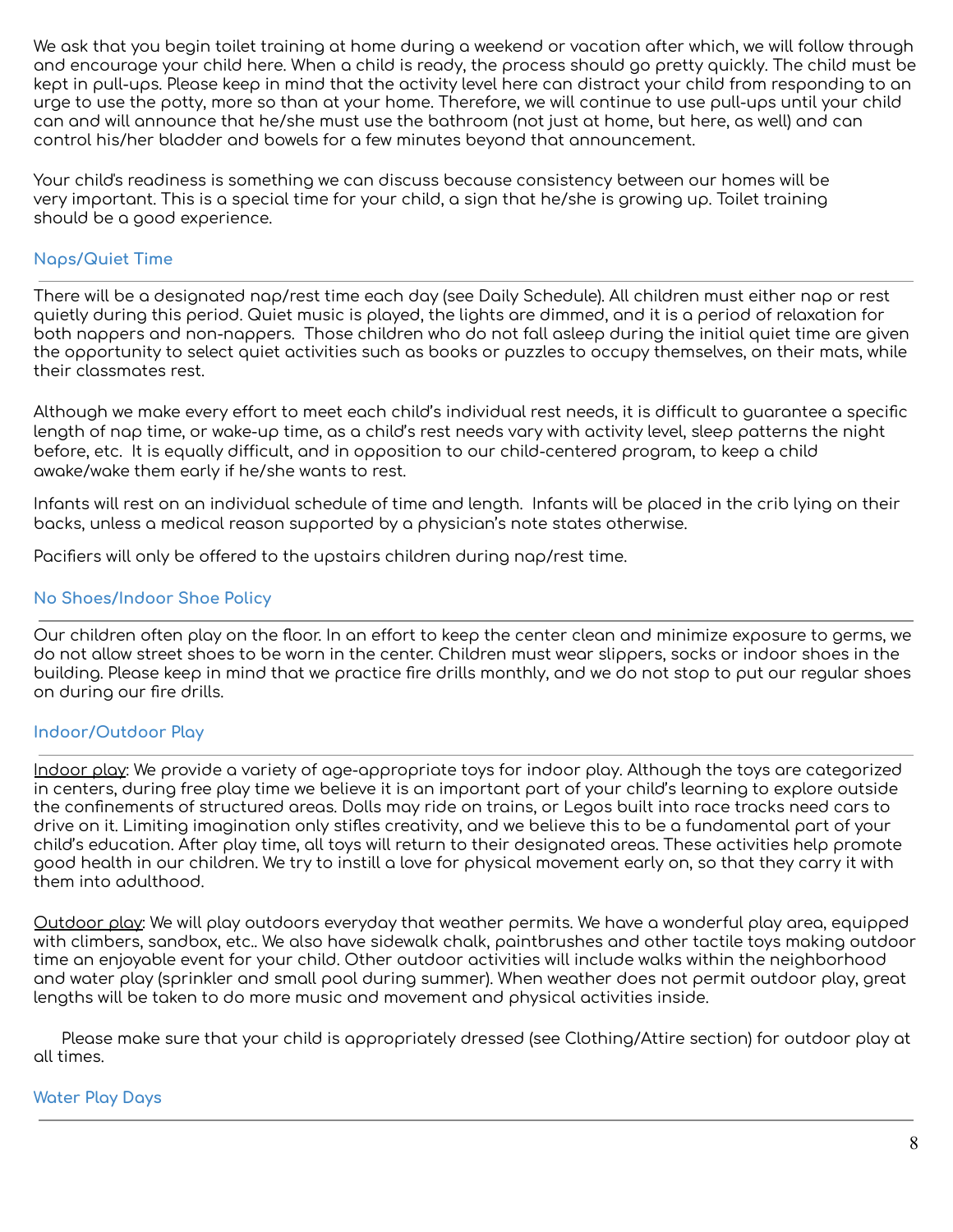During the summer, we will turn on the sprinkler or pull out the water table any day weather permits us to. Without a swimsuit or change of dry clothes your child will not be able to participate in outdoor water play activities. Please remember to replace clothes and swimsuits that are wet every day of the summer!

On water days it is helpful if your child wears his/her swimsuit under his/her clothing, brings a towel, a plastic bag and a full change of clothing. Please remember to bring the wet suit and towel home every evening.

Sunscreen should be applied at home in the morning prior to drop-off. Sunscreen will be reapplied periodically throughout the day by your child's teacher. You will need to label your sunscreen bottle and complete a topical authorization form.

# **Behavior Policy**

Under NO CIRCUMSTANCES will there be any spanking, physical abuse, verbal abuse, name-calling or isolation used. Neither food nor sleep will ever be withheld from children as a means of punishment.

Here at Tumbleweeds Child Care Center, LLC we want all of our children to succeed in daily life, which includes social skills, good listening skills, following directions and kindness towards others. We work in cooperation with all parents to bring about good social skills and manners. In simple terms, we teach by example and guide the children in becoming considerate people and good friends. On occasion, we encounter a child who is uncooperative, unable or unwilling to follow direction and/or physically hurtful and unkind toward other children and teachers. We do our best to work with children displaying any of these issues by involving their parents in the form of meetings, consistent communication, and notes for positive reinforcement. With parents permission, we will also consult with behavioral experts outside of Tumbleweeds.

When appropriate, we will ask parents to obtain an evaluation by early intervention, the school district or another private organization selected by the parent. If after three months, the child has not shown improvement and/or the parent has not taken action to try to help the child, he or she may be disenrolled from our program.

# **Biting Policy**

Biting is a developmental behavior for toddlers. Many children communicate through this behavior. However, excessive biting can be harmful to other children and to the staff. This biting policy has been developed with both circumstances in mind. As a childcare center we understand that biting sometimes happens. Our goal is to help identify the problem and resolve the biting issues. If the issue becomes ongoing and cannot be resolved, this policy serves to protect all children and staff that are involved.

## **When biting does occur:**

For the child that is bitten:

- 1. First aid is given to the bite. It is cleaned with soap and water, and an ice pack is applied. If the skin is broken, the injury is covered with a bandage and the parent is called.
- 2. An accident report will be written up for the parent to sign at pickup.

## For the child that is biting:

- 1. The teachers will firmly tell the child "NO, thank you (name) It is not nice to bite!"
- 2. The child will be redirected to another area/quiet time area.

#### **When biting continues:**

- 1. The child will be shadowed to try and prevent further incidents.
- 2. The child will be observed to help determine what is causing the child to bite (teething, communication, frustration, etc.)

#### **When biting becomes excessive:**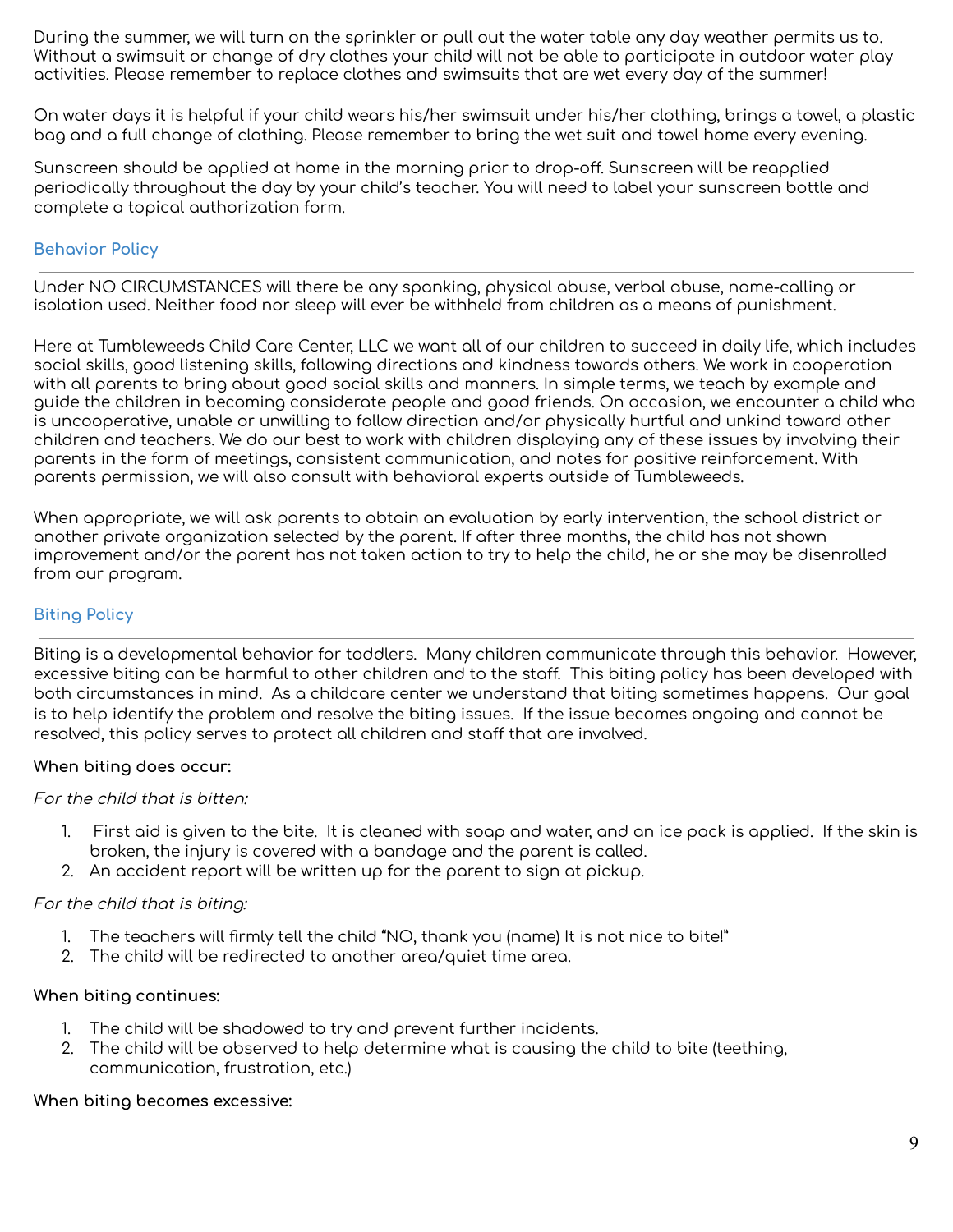- 1. If a child continues to bite without progress, a conference will be held with the parents to discuss the child's behavior and how the behavior may be modified.
- 2. If a child is biting excessively in a one-day period and causing harm to other children or the staff, the child will be required to be picked up from childcare for the remainder of the day.

# **Wellness Policy**

The staff at Tumbleweeds Child Care Center, LLC do everything possible to promote a healthy environment for children. The teachers will make sure they wash their hands before and after meals, before and after sensory projects, after toileting and diapering, after coming in from outside, and after wiping their noses. Our teachers also wash their hands before serving meals and snacks, they wear latex or vinyl gloves while diapering or assisting a child with toileting, when they encounter any bodily fluids, and at all times required by the licensing department. All mouthed toys are disinfected several times daily, and preschool toys weekly or more often if needed.

These policies, together with the cooperation of parent(s) or legal guardian(s) in keeping a child home when he or she is showing symptoms of illness, will help cut down on the spread of illness throughout the center. Teachers cannot properly care for children who are ill and perform their duties to the rest of the class. Exclusion from care is warranted whenever a child's needs exceed the capability of the teachers or when the child cannot participate in all activities. The center understands that it may be difficult for families to make alternate arrangements when a child may be too ill to attend the program, but by maintaining a healthy environment and reasonable health policies, all children will benefit.

If a child does arrive in the morning showing signs of ill health, the center will be unable to accept him/her. The exception is if a licensed physician/nurse practitioner has examined the child and indicated in writing the child can participate in all activities, including outdoor play, without risking his or her health or the health of others.

The following are guidelines to help us determine when illness prevents us from caring for your child in a safe and effective manner:

- Diarrhea –stool that cannot be contained by a diaper or underwear, or stool that contains blood or mucus.
- Fever of 100 degrees Fahrenheit or higher
- Illness that prevents the child from participating comfortably in program activities.
- Illness that results in a greater need for care than the staff can provide without compromising the health and safety of other children.
- Unusual lethargy, irritability, persistent crying, difficulty breathing, or other manifestations of possible severe illness.
- Vomiting 1 or more time(s) during the previous 24 hours, unless vomiting is determined to be caused by a non-communicable condition and the child is not in danger of dehydration
- Mouth sores, unless the child's physician or local health department authority states the child is noninfectious.
- Rash with fever or behavior change, until a physician has determined the illness is not a communicable disease.
- Purulent conjunctivitis (defined as pink or red conjunctiva with white or yellow eye discharge, often with matted eyelids after sleep and eye pain or redness of the eyelids, or skin surrounding the eye), until examined by a physician and approved for readmission, with treatment
- Impetigo, until 24 hours after treatment has been initiated.
- Strep throat (streptococcal pharyngitis), until 24 hours after treatment has been initiated and until the child has been without fever for 24 hours.
- Head lice, until morning after the first treatment
- Scabies, until morning after treatment has been given.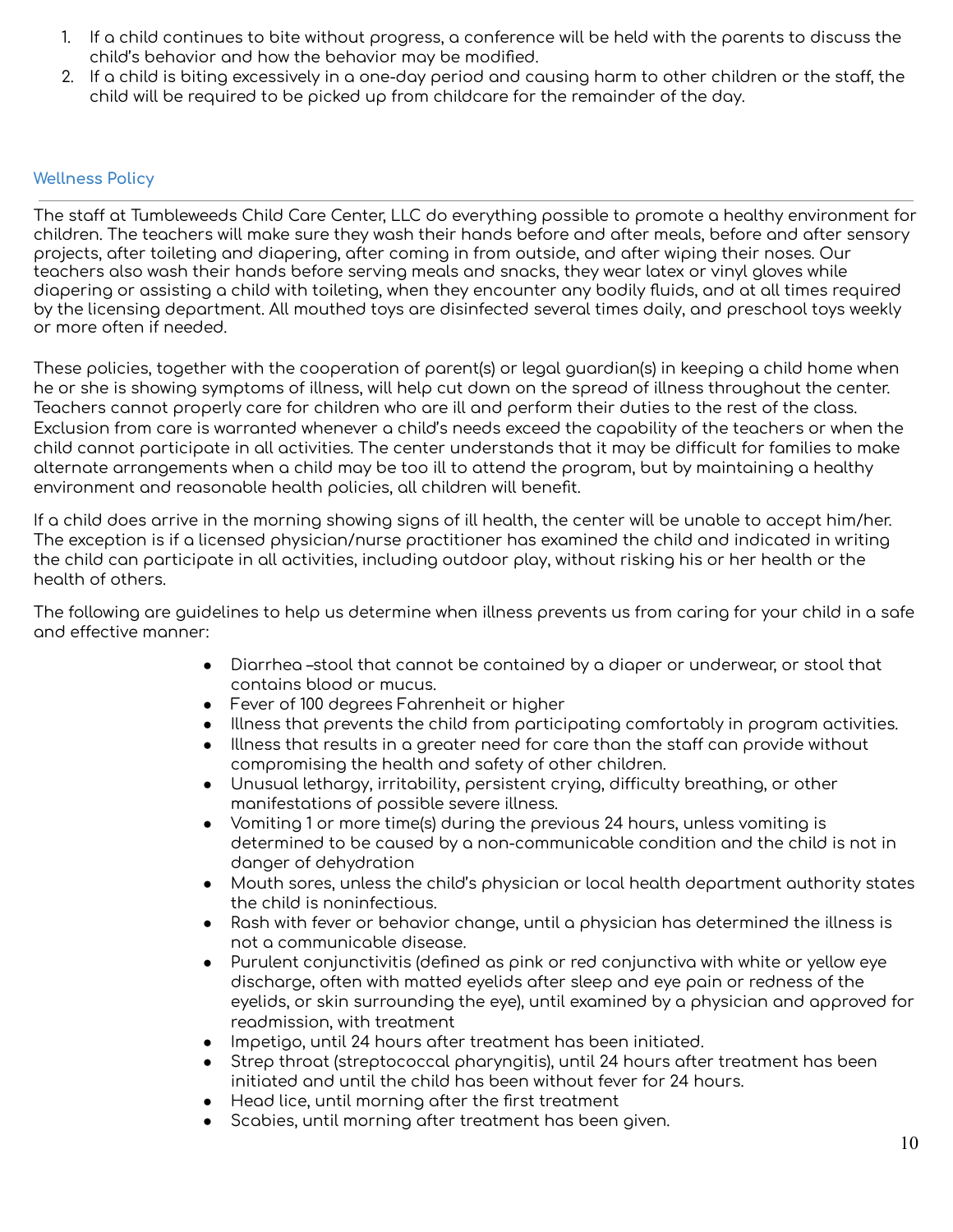- Chicken pox (varicella), until all lesions have dried and crusted (usually 6 days)
- Whooping cough (pertussis), until 5 days of appropriate antibiotic therapy has been completed.
- Mumps, until 9 days after the onset of parotid gland swelling.
- Measles, until 4 days after the disappearance of rash.
- Return to daycare for all other diagnoses should be decided in consultation with the local health department.

If a child becomes ill during the day, their parent(s)/guardian(s) will be notified immediately. The child will be given the opportunity to rest or be diverted with activities in an isolated, supervised area until a designated release person can collect the child. The parents will be notified and if they are not available the emergency contact people will be called. Please make sure that you have someone available to pick your child up within one hour (60 minutes). Also, please make sure we have updated numbers for everyone. Children who are sent home due to illness will not be readmitted to the center until they have been symptom-free for 24 hours. Therefore, a child who has been sent home ill cannot return to care the following day. The only exception to this requirement is if a licensed physician/nurse practitioner has examined the child and indicated in writing that the child is able to participate in all center activities without risking his or her health or the health of others.

# **Medication Policy**

Tumbleweeds Child Care Center, LLC will administer prescription medication only with the written authorizations of the child's parents or legal guardians and the child's medical practitioner. All medications to be administered by the center must be provided by the parents or legal guardians. Since the administration of medication imposes an additional responsibility on faculty and having medication in the center is a potential safety hazard, it is imperative that parents and Tumbleweeds Child Care Center, LLC follow all state regulations, and Tumbleweeds Child Care Center, LLC policies and procedures. All prescription medication must be in its original box with the child's prescription label on it.

The parent or guardian must give the first dose of medication at home to see if the child has any type of reaction. Medication taken once or twice daily must be administered at home unless the child's medical practitioner specifies in writing that it is medically necessary for the child to be given the medication during school hours. Center staff may only determine when to give medication on an "as needed" basis if the child has an action plan for the meds. Specific instructions are required.

Tumbleweeds Child Care Center, LLC will not administer non-prescription pain reliever, vitamins or homeopathic medications, unless prescribed by a doctor to treat a non-transient medical condition (for example, a condition other than a cold, cough, or flu) and the parents/legal guardians provide (1) written authorization of the parents or legal guardians, and (2) written authorization from the child's medical practitioner specifying that it is medically necessary for the child to be given the medication during school hours.

Tumbleweeds Child Care Center, LLC will **not** administer the following unless we have the note from the physician. A note from the physician for the following is only good for 7 days and a new note must be obtained every 7 days to continue use.

- Acetaminophen/Ibuprofen for teething, fever or pain
- Topical teething products
- Cough/cold medications

Tumbleweeds will not administer medication that:

- Is expired;
- Requires to ask a doctor for their age group
- Is not in the original container;
- Does not have the corresponding authorization form and Medication Log entry completed by a parent or legal guardian;
- Is not accompanied by written instructions from the child's medical practitioner; or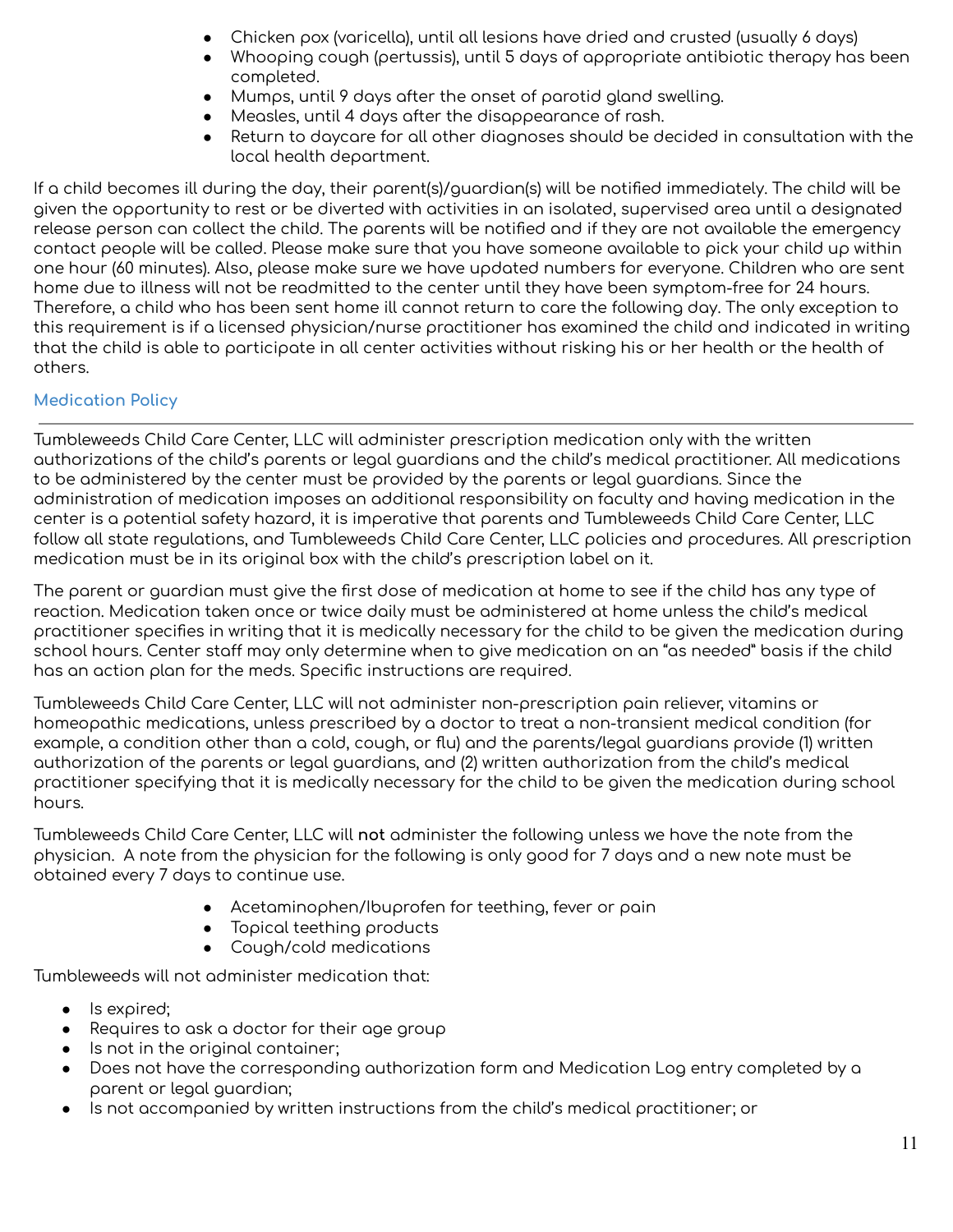Is prescribed for someone other than the child. For instance, siblings may not share medication.

#### **Severe Allergies**

A parent or guardian must comply with the requirements above as well as complete a Severe Allergy Action Plan for allergy medication that a child needs to have at the center, always, including Epi-Pens. These forms must remain on file at the center; parents or legal guardians must update the authorization forms every 12 months (or earlier if required by state regulations).

#### **Asthma Action Plan**

If a child requires emergency asthma medication, the medication must always be kept at the School, and the parent/legal guardian and medical practitioner must complete an Asthma Action Plan for the child.

#### **Seizure Action Plan**

If a child has had seizures in the past, an emergency seizure plan must always be on location including and medications to be given. This plan must come from the child's physician.

#### **Any other medical issues, please see the director.**

#### **Topical Products**

Any over-the-counter diaper ointments, lotions, lip balm, or sunscreen required by a child must be labeled with the child's first and last name. The parent must complete an authorization form for these products. This authorization is valid for 12 months unless state regulations direct otherwise.

## **Reporting Suspected Child Abuse**

We are required by the State of New Hampshire to report all instances of suspected child abuse or neglect. When a staff member has information or evidence of suspected child abuse, the Director or Owner will be informed, and the Division of Children Youth & Families is contacted and given this information. We do not notify families that a report has filed.

## **Medical Emergencies**

For those rare instances where a child requires additional medical treatment, immediate action will be taken. The immediate needs of the child will be met by a staff member, while another member initiates the Emergency Medical System (EMS). Once medical treatment is in route, the parents will be notified. The EMS team will then assess the situation and determine where the child will receive the next level of treatment. It is crucial that your child's Emergency contact form is current.

Parents are responsible for all costs involved in emergency medical treatment, including emergency transportation, if required. Tumbleweeds Child Care Center, LLC and its employees will not be held liable for any sickness or injury of either parent/guardian or child while on these premises, or while the child is in the company of the provider during field trips or outings.

## **Emergency Procedures**

In the event of an emergency concerning the safety of the children in our care, such as a fire, flood or evacuation of the center for any natural or unnatural reasons, we will take the children out of the affected area. Parents will be notified via the ProCare app or telephone as to where the children will be taken.

Our primary point of contact will be either on the side grass area on property or in front of FRES (Florence Rideout Elementary School). If for some reason this is not far enough, we will then take the children to the Wilton Fire Station.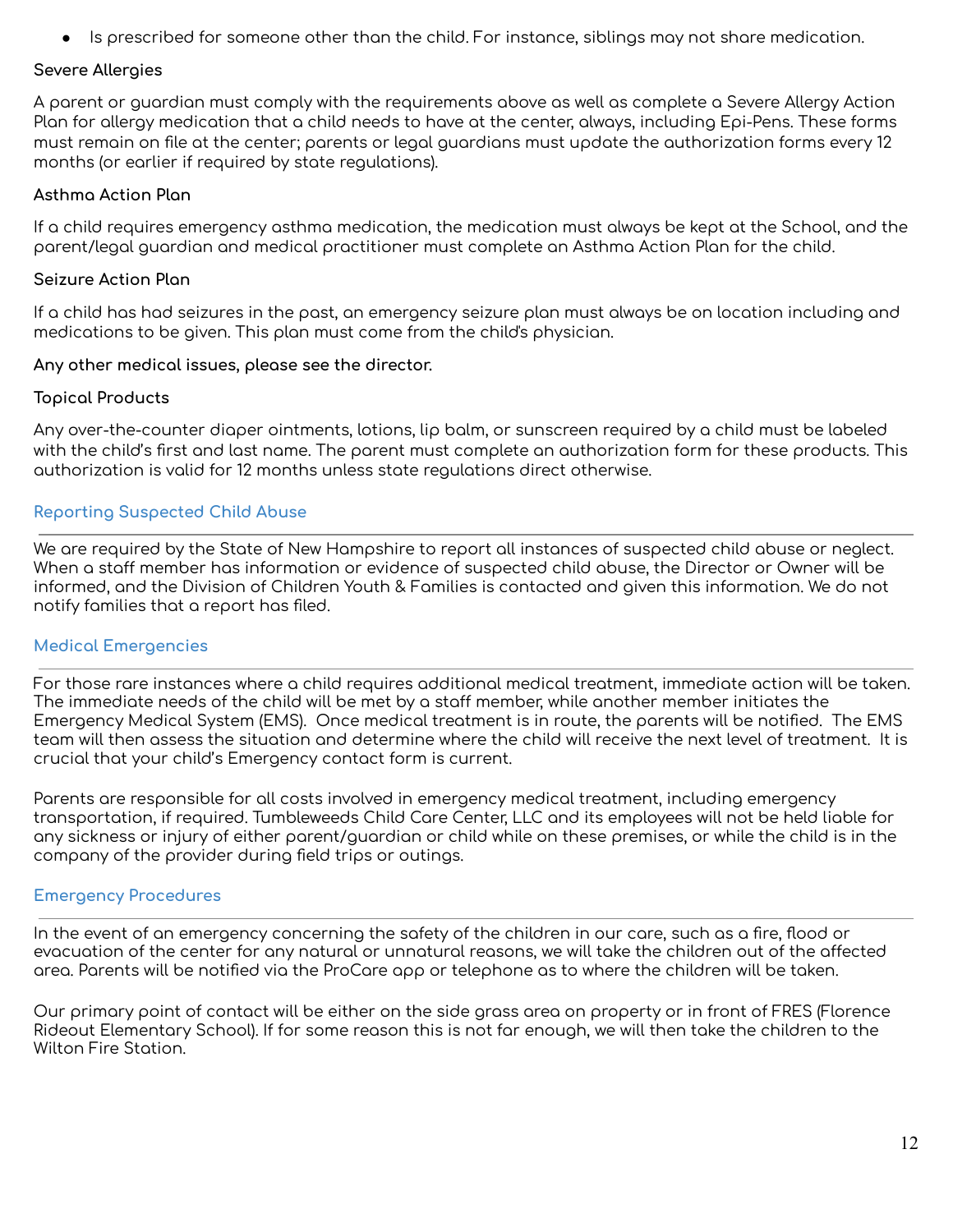A conscientious effort will be taken to secure the safety and well being of your child(ren) and you will be notified as soon as possible of any such emergency and the location in which we are at.

A copy of our full Emergency Operation Plan is available at any time and hanging up next to the front door.

## **Termination Policy**

Tumblweeds reserves the right to terminate for the following reasons (but not limited to):

- $\bullet$  Failure to pay
- Failure to complete the required forms
- Lack of parental cooperation
- Failure of child to adjust to the center after a reasonable amount of time
- Physical or verbal abuse of any person or property
- Our inability to meet the child's needs
- Lack of compliance with handbook regulations

#### **Recalls**

On a regular basis, [www.cpsc.gov/](http://www.cpsc.gov/) website will be checked for the list of product recalls that may be found within our preschool. Any toy, equipment or furnishing found to be on this list, will be removed from the home immediately.

#### **Revisions to the handbook**

Our families will sign a yearly revision to this handbook and the accompanying contract each year. We reserve the right to make changes in rates and policies, as we deem necessary. You will be notified, in writing, of any changes that may occur. Every attempt will be made to give at least two weeks' notice of changes.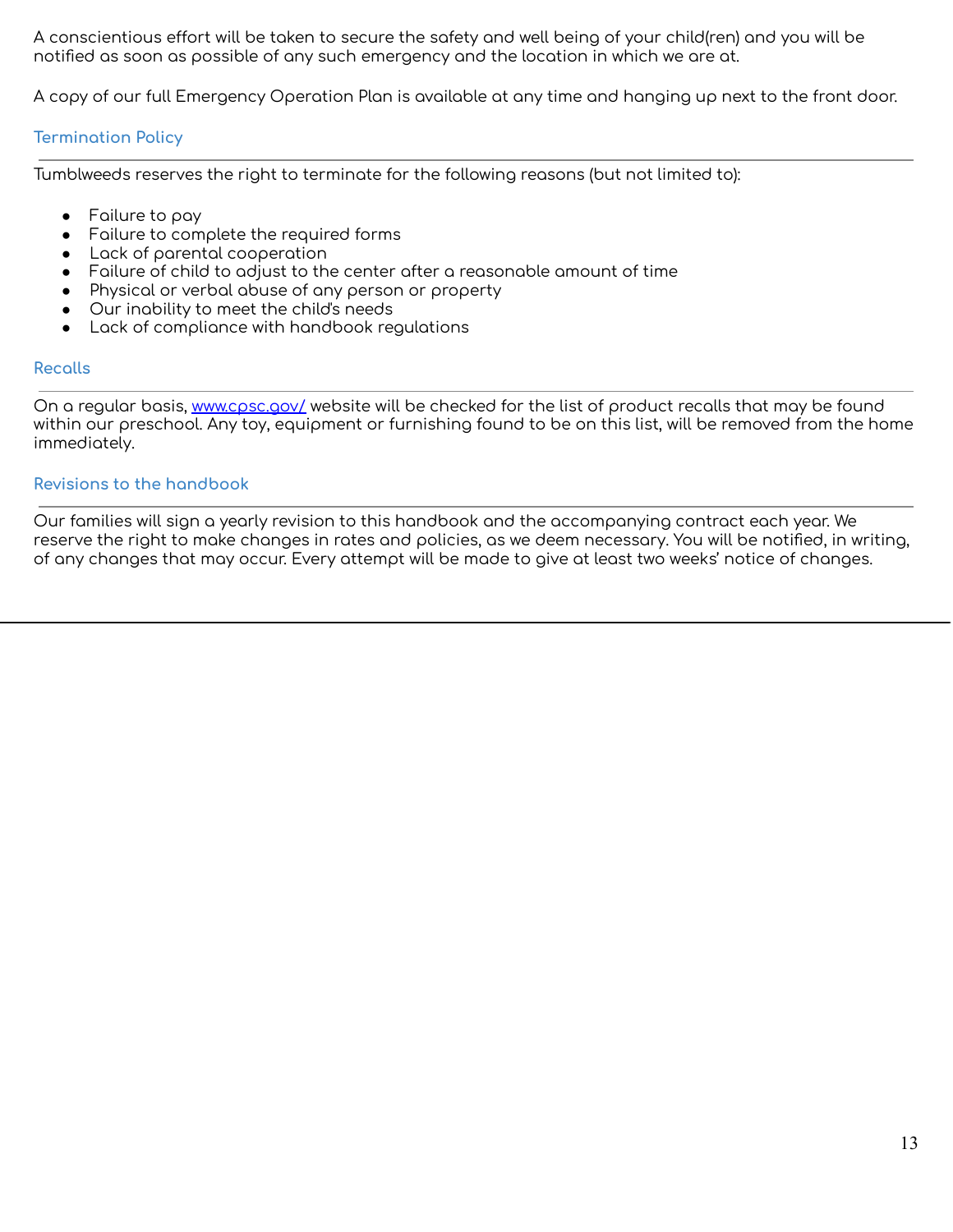# **LETTER OF INTENT FOR TUMBLEWEEDS CHILD CARE CENTER, LLC**

Today's Date:\_\_\_\_\_\_\_\_\_\_\_\_\_\_\_\_\_\_\_\_\_\_\_\_\_\_

I hereby state my preference to waitlist my child(ren) on the Tumbleweeds Child Care Center waiting list. Child(ren)'s name(s) and age to be listed below.

| Name of Child | Date of Birth | <b>Current Age</b> | Date Wishing to Enroll On |
|---------------|---------------|--------------------|---------------------------|
|               |               |                    |                           |
|               |               |                    |                           |
|               |               |                    |                           |
|               |               |                    |                           |
|               |               |                    |                           |
|               |               |                    |                           |
|               |               |                    |                           |
|               |               |                    |                           |
|               |               |                    |                           |
|               |               |                    |                           |
|               |               |                    |                           |
|               |               |                    |                           |

I understand that when enrollment is offered a decision is required within 48 hours, and enrollment must begin within two weeks. If enrollment is not accepted, the center will move on to the next person on the waitlist.

**Waiting List**

Students will be considered for admission on a first come, first serve based on the date of Letter of Intent. The child will stay on the waitlist until admitted to our center or upon parent declining position for the child.